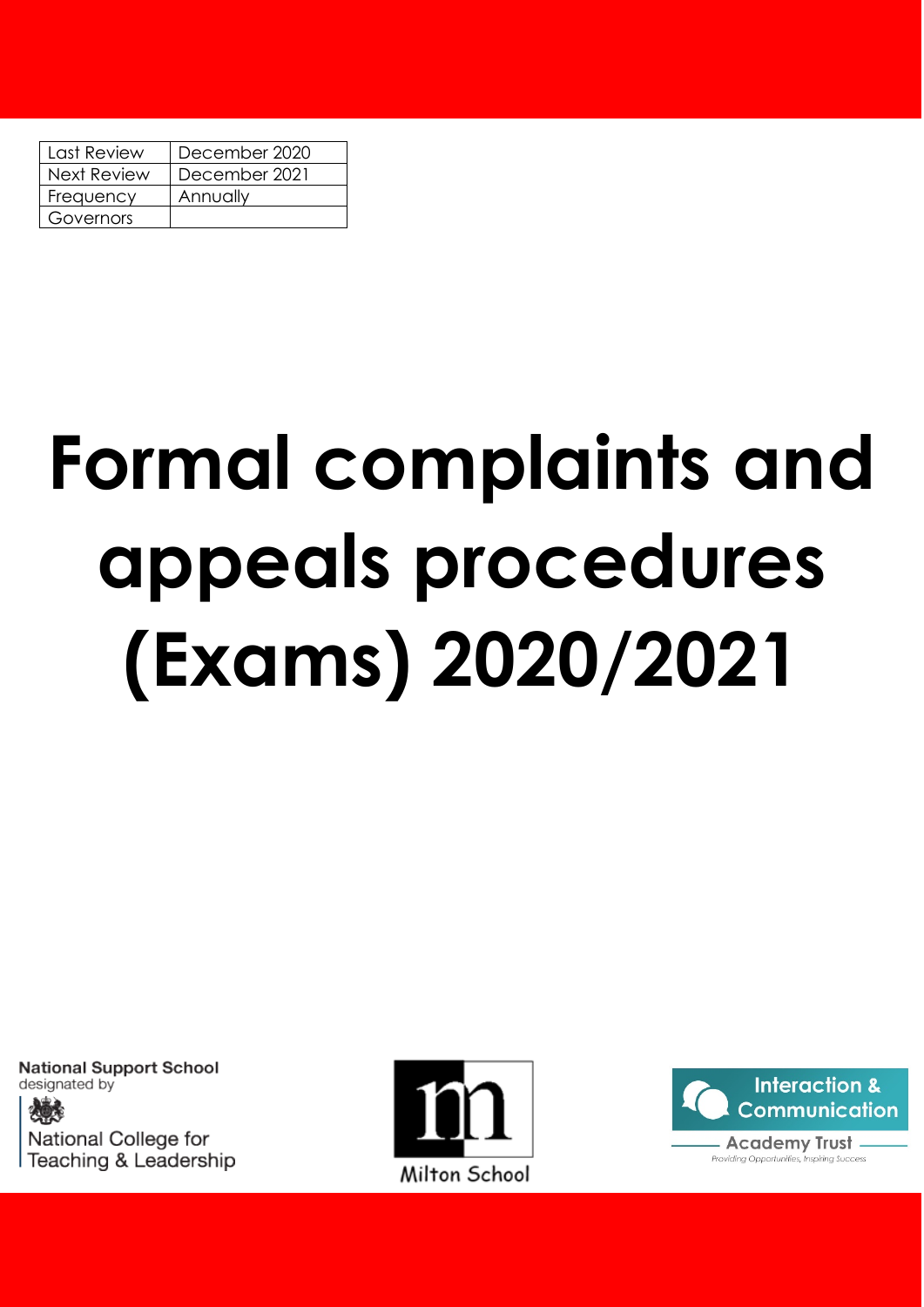



Key staff involved in the complaints and appeals procedures

| Role           | Name(s)                      |
|----------------|------------------------------|
| Principal      | Amanda Costello              |
| Exams Officer  | Helena Fallon                |
| Senior Leaders | Carol Leighton Nicola Preece |
| SENCo          | Shaun Redfern                |

#### **Purpose of the procedure**

This procedure confirms Milton School's compliance with JCQ's General Regulations for Approved Centres 2020-2021 (section 5.8) that the centre will draw to the attention of candidates and their parents/carers their written complaints and appeals procedure which will cover general complaints regarding the centre's delivery or administration of a qualification.

## **Grounds for complaint**

A candidate (or his/her/parent/carer) may make a complaint on the grounds below (this is not an exhaustive list).

## **Teaching and learning**

Quality of teaching and learning, for example

- Non-subject specialist teacher without adequate training/subject matter expertise utilised on a long-term basis.
- Teacher lacking knowledge of new specification/incorrect core content studied/taught.
- Core content not adequately covered
- Inadequate feedback for a candidate following assessment(s)

Pre-release/advance material/set task issued by the awarding body not provided on time to an exam candidate.

The taking of an assessment, which contributes to the final grade of the qualification, not conducted according to the JCQ/awarding body instructions.

The marking of an internal assessment, which contributes to the final grade of the qualification, not undertaken according to the requirements of the awarding body (complainant should refer to the centre's appeals procedure).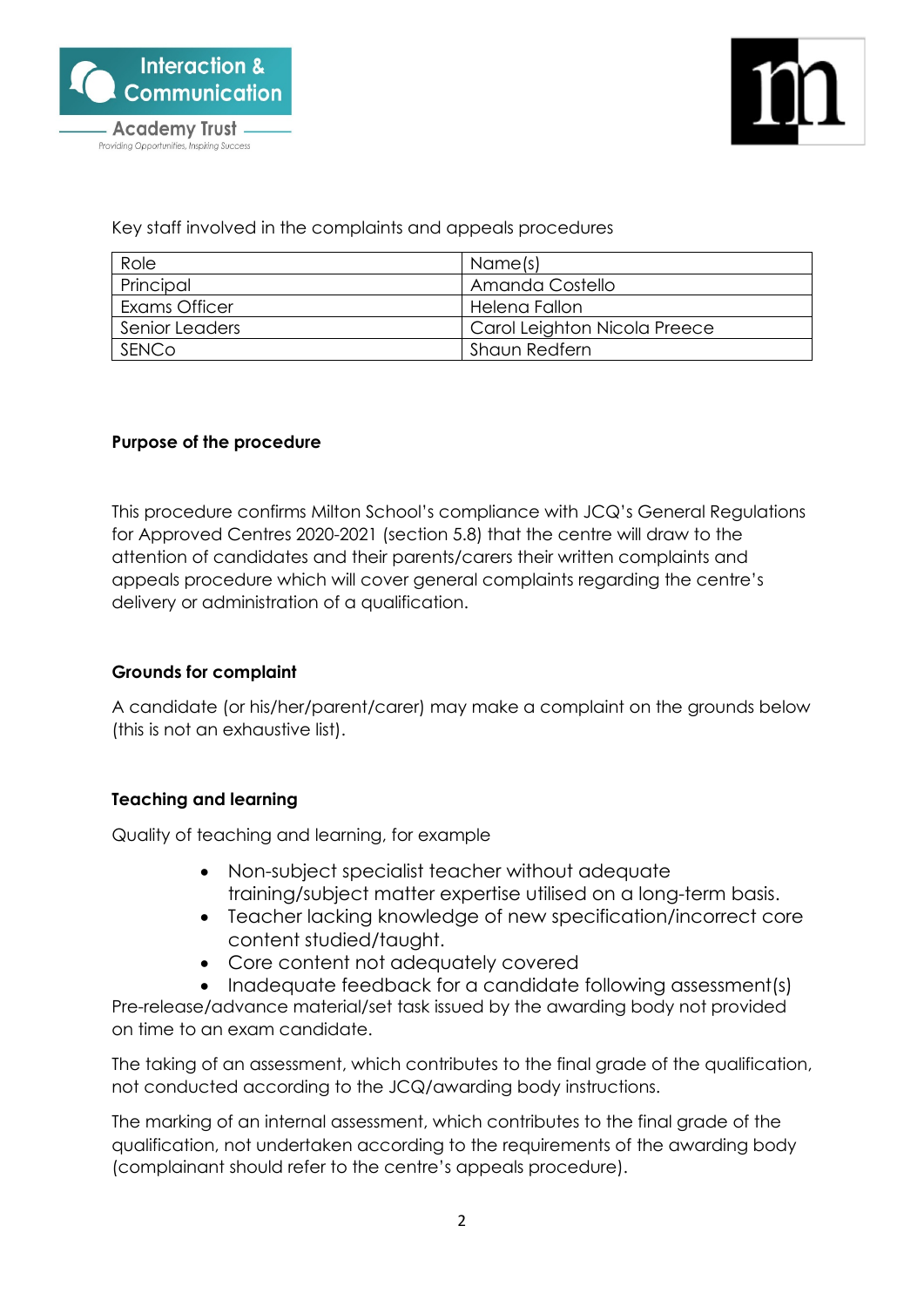

Providing Opportunities, Inspiring Success

Centre fails to adhere to its internal appeals procedure.

Candidate not informed of his/her centre assessed marks prior to marks being submitted to the awarding body.

Candidate not informed of his/her centre assessed marks in sufficient time to request/appeal a review of marking prior to marks being submitted to the awarding body.

Candidate not given sufficient time to review materials to make a decision whether to request a review of centre assessed marks.

#### **Access arrangements**

Candidate not assessed by the centre's appointed assessor.

Candidate not involved in decisions made regarding his/her access arrangements.

Candidate did not consent to personal data being shared electronically (by the non-acquisition of a signed data protection notice/candidate data personal consent form

Candidate not informed/adequately informed of the arrangements in place and the subjects or components of subjects where the arrangements would not apply.

Exam information not appropriately adapted for a disabled candidate to access it.

Adapted equipment put in place failed during exam/assessment

Appropriate arrangements not put in place at the time of an exam/assessment as a consequence of a temporary injury or impairment.

#### **Entries**

Failure to clearly explain a decision of early entry for a qualification to candidate (or parent/carer)

Candidate not entered/entered late (incurring a late entry fee) for a required exam/assessment

Candidate entered for a wrong exam/assessment

Candidate entered for a wrong tier of entry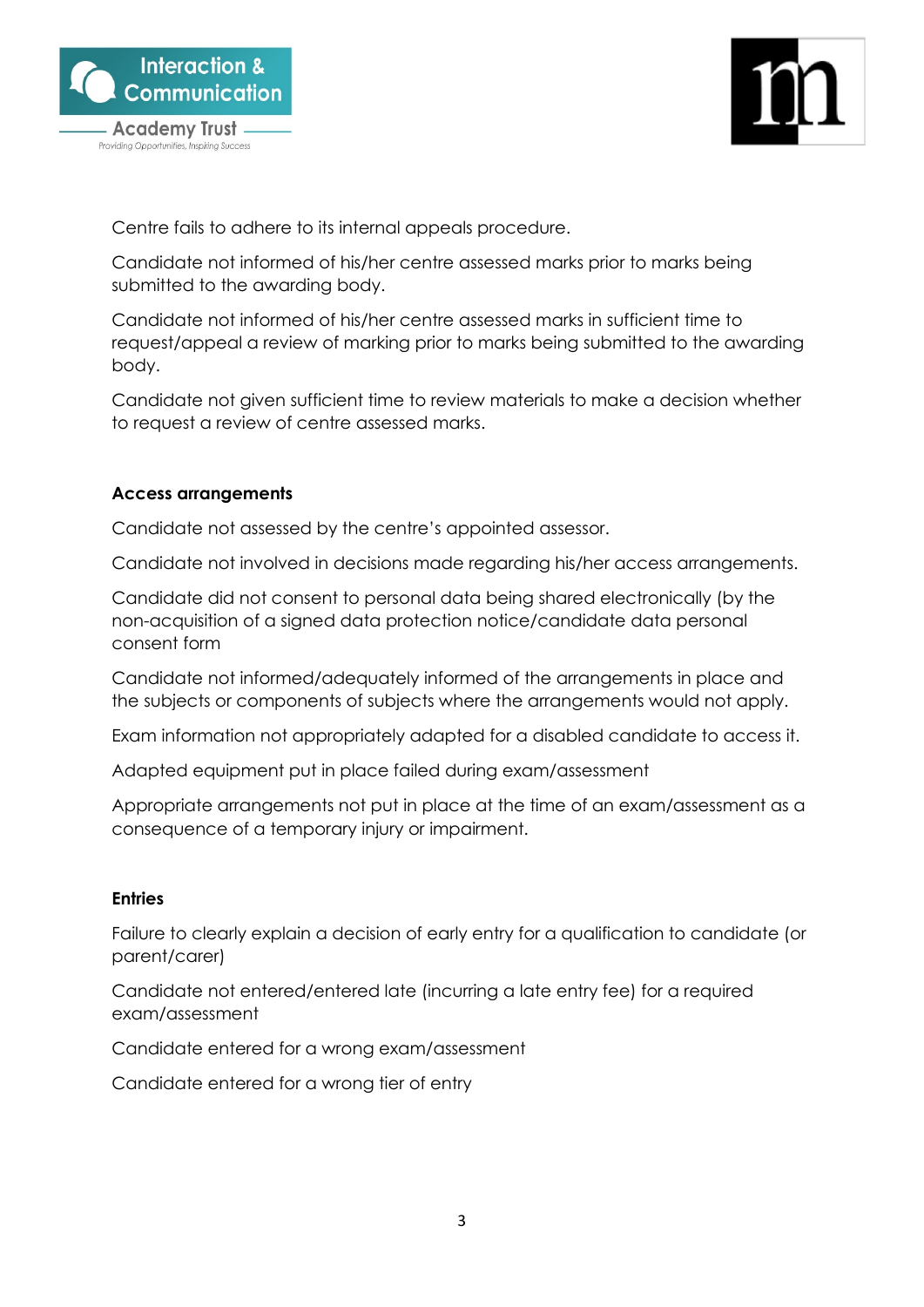

Providing Opportunities, Inspiring Success



# **Conducting examinations**

- Failure to adequately brief candidate on exam timetable/exam regulations prior to exam/assessment taking place.
- Room in which exam held did not provide candidate with appropriate conditions for taking the exam.
- Inadequate invigilation in exam room
- Failure to conduct exam according to the regulations
- Online system failed during (on-screen) exam/assessment
- Disruption during exam/assessment
- Alleged, suspected or actual malpractice incident not investigated/reported.
- Eligible application for special consideration for a candidate not submitted/not submitted to timescale
- Failure to inform/update candidate on the outcome of a special consideration application.

# **Results and Post-results**

- Before exams, candidates not made aware of the arrangements for post-results services and the accessibility of senior members of a centre staff after the publication of results.
- Candidate not having access to a member of senior staff after the publication of results to discuss/make decision on the submission of a review/enquiry
- Candidate request for return of work after moderation and work not available/disposed of earlier than allowed in the regulations.
- Candidate (or parent/carer) unhappy with a result (complainant to refer via exams officer to awarding body post-results services).
- Candidate (or parent/carer) unhappy with a centre decision not to support a clerical re-check, a review of marking, a review of moderation or an appeal (complainant to refer via Principal to the centre's internal appeals procedure).
- Centre applied for the wrong post-results service/for the wrong exam paper for a candidate
- Centre missed awarding body deadline to apply for a post-results service
- Centre applied for a post-results service for candidate without gaining required candidate consent/permission.